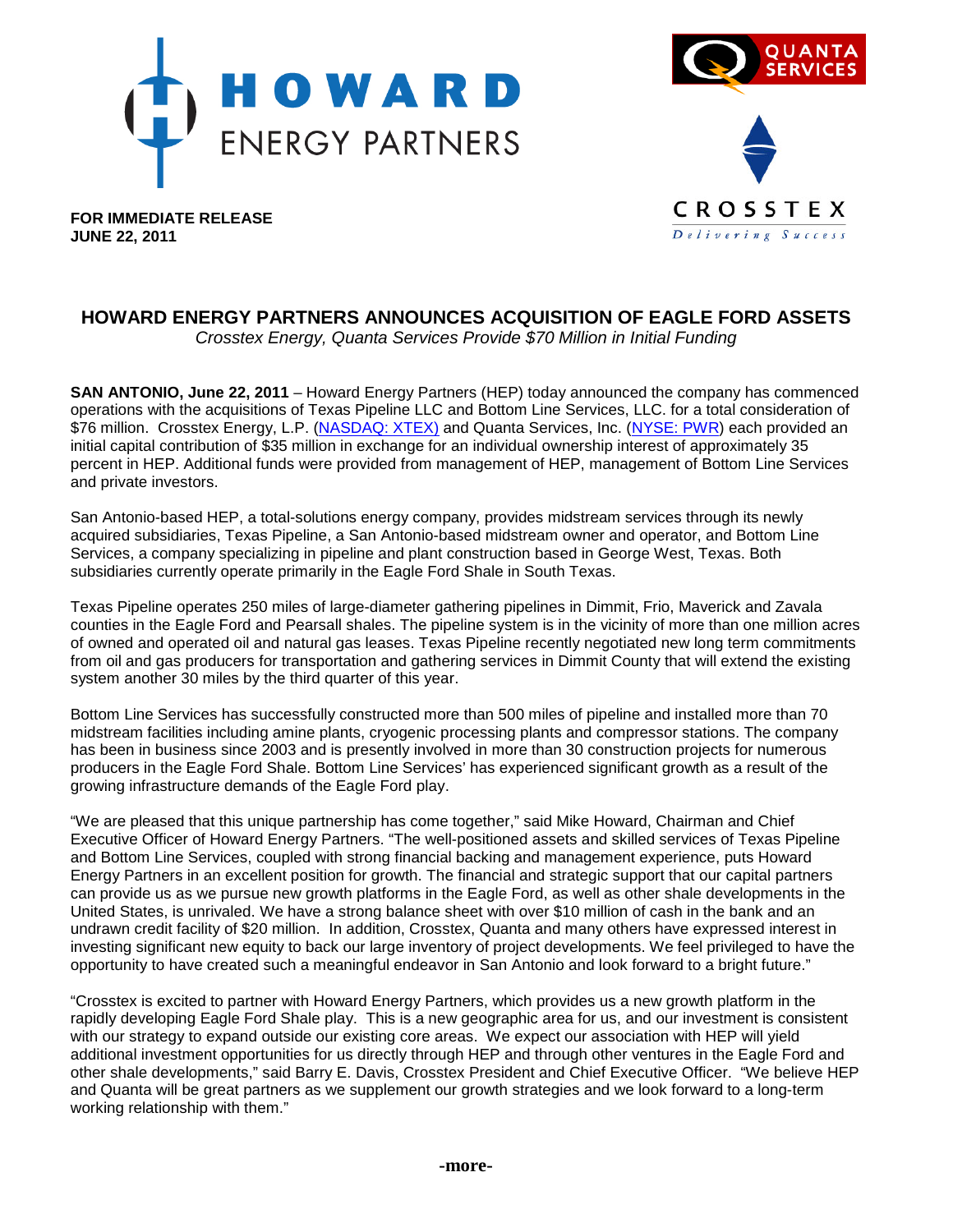## Howard Energy Partners Acquires Eagle Ford Shale Assets Page 2 of 3

"The midstream infrastructure demands of the Eagle Ford Shale play are significant and call for a unique build-ownoperate solution," said Jim O'Neil, president and CEO of Quanta Services. "The partnership of Howard Energy Partners, Crosstex and Quanta combines proven midstream development experience, project capital and deep construction and program management capabilities to deliver a total solution to the increasing infrastructure demands of the Eagle Ford Shale play. The investment in HEP also permits Quanta to participate in the opportunity for the infrastructure growth and recurring income associated with this significant market."

Mike Howard, Chairman and Chief Executive Officer of HEP, most recently served as President of Midstream for Energy Transfer Partners [\(NYSE:](http://www.nyse.com/about/listed/lcddata.html?ticker=ETP) ETP) from 2005 to 2010. Mr. Howard was responsible for the largest divisions of the company which operated 17,500 miles of intrastate and interstate natural gas pipelines, plants and storage facilities. During his tenure, he actively participated in the growth of the company through more than \$7.5 billion of low risk–high return projects that were supported by long-term customer contracts. Previously, Mr. Howard was Vice President of Engineering and Operations for Crosstex Energy.

Brad Bynum will serve as President and Chief Financial Officer of HEP. Since 2005, Mr. Bynum has served as Chief Financial Officer of Hall-Houston Exploration Partners, LLC, an offshore Gulf of Mexico exploration and production company. Prior to Hall-Houston, he was an investment banker at Merrill Lynch & Co. where he focused on the energy sector. Mr. Bynum will continue to serve Hall-Houston as a general partner. He also serves on the board of directors of Magnum Hunter Resources Corporation, a position he has held since 2006.

### **About Howard Energy Partners**

San Antonio-based Howard Midstream Energy Partners, LLC dba Howard Energy Partners is an independent, total-solutions energy services company, owning and operating approximately 250 miles of oil and natural gas pipelines in the Eagle Ford Shale producing region in south Texas. The company's unique structure provides value to customers by offering in-house engineering, project management, leasing, manufacturing, and construction capabilities.

For more information on Howard Energy Partners, visit [www.howardenergypartners.com.](http://www.howardenergypartners.com/)

#### **About the Crosstex Energy Companies**

Crosstex Energy, L.P., a midstream natural gas company headquartered in Dallas, operates approximately 3,300 miles of pipeline, nine processing plants and three fractionators. The Partnership currently provides services for 3.2 billion cubic feet of natural gas per day, or approximately six percent of marketed U.S. daily production.

Crosstex Energy, Inc. [\(NASDAQ:](http://www.nasdaq.com/asp/SummaryQuote.asp?symbol=XTxi&selected=XTxi) XTXI) (the Corporation) owns the two percent general partner interest, a 25 percent limited partner interest and the incentive distribution rights of Crosstex Energy, L.P.

Additional information about the Crosstex companies can be found at [www.crosstexenergy.com.](http://www.crosstexenergy.com/)

#### **About Quanta Services**

Quanta Services, Inc. [\(NYSE:](http://www.nyse.com/about/listed/lcddata.html?ticker=PWR) PWR), is a leading specialized contracting services company, delivering infrastructure solutions for the electric power, natural gas and pipeline and telecommunication industries. The company's comprehensive services include designing, installing, repairing and maintaining network infrastructure nationwide. Additionally, Quanta licenses point-to-point fiber optic telecommunications infrastructure in select markets and offers related design, procurement, construction and maintenance services. With operations throughout North America, Quanta has the manpower, resources and expertise to complete projects that are local, regional, national or international in scope.

Additional information about Quanta Services can be found at [www.quantaservices.com](http://www.quantaservices.com/)

## **Contact:**

**Brad Bynum – Howard Energy Partners – 210-587-6070 Jill McMillan – Crosstex Energy – 214-721-9271 Reba Reid (media) or Kip Rupp (investors) – Quanta Services – 713-629-7600**